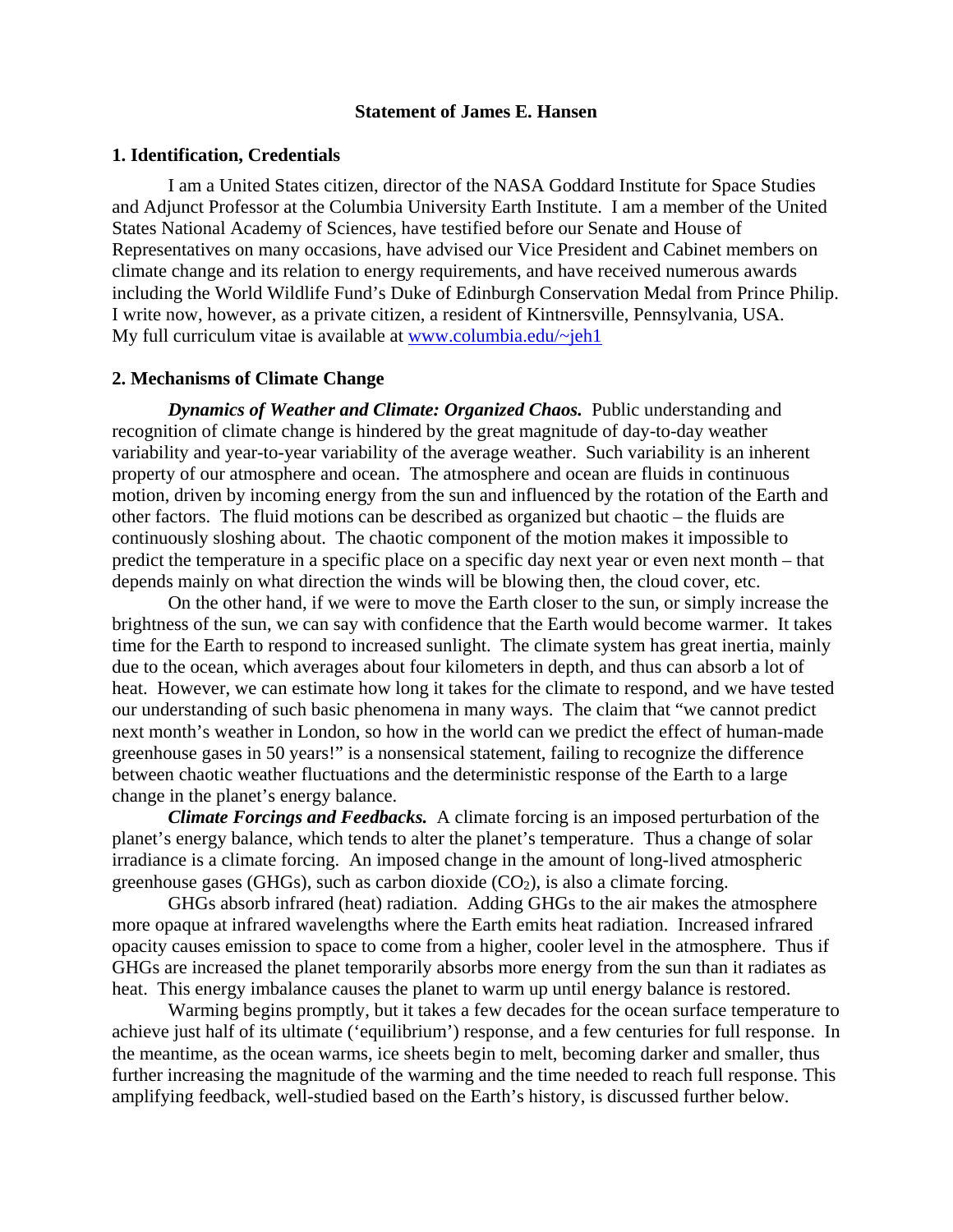Climate forcings are measured in Watts per square meter  $(W/m<sup>2</sup>)$  averaged over the Earth. If the amount of  $CO<sub>2</sub>$  in the air were doubled it would reduce infrared emission to space by 4 W/m<sup>2</sup>. Thus doubled CO<sub>2</sub> is a forcing of 4 W/m<sup>2</sup>. The Earth absorbs ~ 240 W/m<sup>2</sup> of energy from the sun, so doubled  $CO_2$  is equivalent to increase of solar irradiance by almost 2 percent<sup>1</sup>.

Climate feedbacks are changes of the planet's energy balance that occur in response to climate change. The feedbacks can either amplify or diminish the initial climate change. The most powerful feedback is provided by water vapor. The atmosphere holds more water vapor as air becomes warmer, as is readily noticed by comparing summer and winter. Thus water vapor causes a 'positive' or amplifying feedback.

The principal long-lived GHGs,  $CO<sub>2</sub>$  and  $CH<sub>4</sub>$  (methane), can act as both climate forcings and climate feedbacks. When humans put  $CO<sub>2</sub>$  into the air by burning fossil fuels (coal, oil and gas), that is considered a forcing, because it is an imposed change that tends to alter the planet's radiation balance and temperature. However, climate change itself further alters the amount of  $CO<sub>2</sub>$  in the air. For example, as the ocean becomes warmer, it releases  $CO<sub>2</sub>$  to the air, in part in the same way as the fizz escapes from a warm PepsiCola. Also as the planet warms  $CH_4$  is released by methane hydrates ('frozen methane') in melting permafrost. Both  $CO<sub>2</sub>$  and  $CH<sub>4</sub>$ provide positive (amplifying) feedbacks for climate change on century time scales.

Observed increases of  $CO<sub>2</sub>$  and  $CH<sub>4</sub>$  in the air during the past century are primarily a direct consequence of human emissions, but they include smaller feedback contributions. Indeed, one reason to minimize additional global warming is the likelihood that large warming would instigate greater amplifying feedbacks from the extensive deposits of methane hydrates in tundra and on continental shelves.

The fact that GHGs act as both climate forcings, which lead climate change, and climate feedbacks, which lag climate change, has been used by 'contrarians' to sow confusion about global warming. In reality, the leads and lags of GHGs and temperature have occurred just as expected. Indeed, empirical information on GHGs and climate change during Earth's history provides powerful confirmation of our understanding of climate change as well as quantitative evaluation of the level of GHGs that will constitute dangerous interference with nature.

*Natural Climate Changes over Millions of Years.* A reasonable person, but one not fully cognizant of current knowledge about climate, might ask "Why should we bother to wrestle with human-made climate change? There have been huge climate changes during Earth's history. It is arrogant to think that humans can control climate or that we know enough to say that today's climate is the best one for the planet."

 Indeed, Earth has experienced enormous climate variations. The history of how climate responded to changes of planetary boundary conditions provides an invaluable perspective for assessing the role of humans in shaping the planet's destiny. Extraction of information and insight into how climate works requires that we examine glacial-to-interglacial oscillations of recent millennia, but also the larger slower climate changes that occur over millions of years.

 The past 65 million years, the Cenozoic Era, provides an example of the large changes over millions of years. Figure 1 shows the global deep ocean temperature through this entire era.

<sup>&</sup>lt;sup>1</sup> Quantitative evaluation indicates that  $CO_2$  change is (of order at least 10%) more efficacious (in changing planetary surface temperature) than the same amount (in  $W/m<sup>2</sup>$ ) of solar irradiance forcing. Variations in the 'efficacy' of different forcings are expected (http://pubs.giss.nasa.gov/docs/2005/2005\_Hansen\_etal\_2.pdf). Solar forcing is less efficacious than  $CO<sub>2</sub>$  forcing because: (1) the  $CO<sub>2</sub>$  forcing is almost uniform in latitude, while a change of solar irradiance is greatest at low latitudes – forcings at high latitudes achieve a greater response mainly because of the surface albedo feedback, (2) part of the anomaly in solar radiation is absorbed in the stratosphere, changing the temperature at that level but having little effect on surface temperature.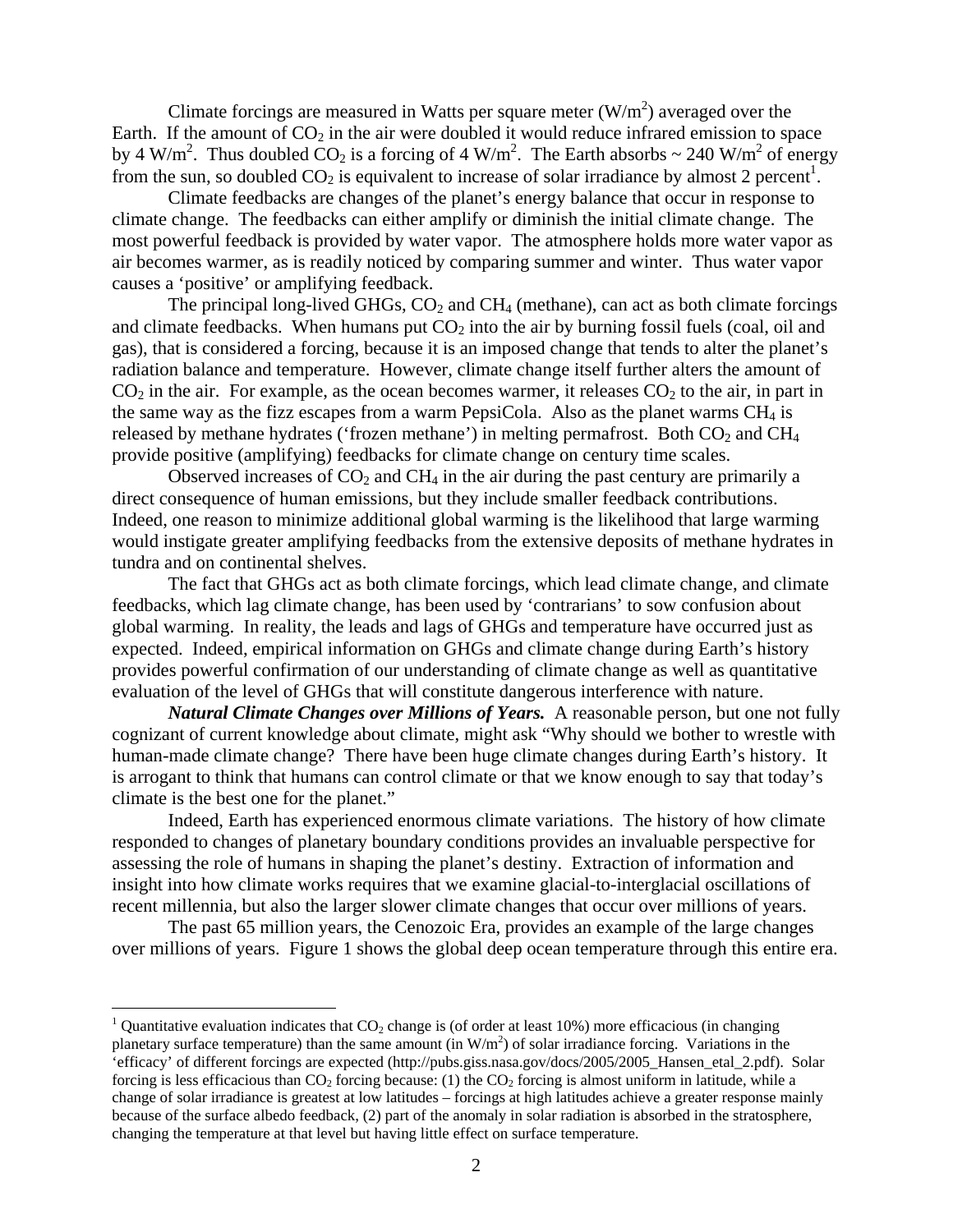

*Fig. 1. Global deep ocean temperature, from Hansen et al. (http://arxiv.org/abs/0804.1126). Temperature is derived from the isotopic composition of the shells of microscopic animals that lived in the deep ocean. Blue bars show the times at which ice sheets were present in each hemisphere, dark blue being the times at which the ice sheets were as large as at present or larger<sup>2</sup> .* 

The Earth was much warmer than today in the early Cenozoic. In fact it was so warm that there were no ice sheets on the planet and sea level was about 75 meters higher.

 The large climate changes during the Cenozoic Era are especially germane, because tectonically driven changes of atmospheric  $CO<sub>2</sub>$  were clearly the dominant global climate forcing for much of that era. Competing climate forcings included the brightness of the sun and the location of the continents, which can change substantially on such long time scales.

 Solar luminosity is increasing on long time scales. Our sun is a well-behaved 'mainsequence' star, i.e., it is still 'burning' hydrogen, converting it to helium via nuclear fusion in the solar core. The sun's brightness is increasing at a rate such that solar luminosity today is ~0.4% greater than in the early Cenozoic. Because Earth absorbs  $\sim$ 240 W/m<sup>2</sup> of solar energy, climate forcing due to increased solar irradiance today is about  $+1$  W/m<sup>2</sup> relative to the early Cenozoic.

 The lower boundary of the Earth's atmosphere, the area and location of land areas, also changes on long time scales. The size and location of the continents is a climate forcing, because the 'albedo' (literally the 'whiteness' or reflectivity) of the Earth's surface depends on whether the surface is land or water and the latitude of the land area. However, by the early Cenozoic the continents were close to their present latitudes, albeit with the separation of the Americas from Europe-Africa less than at present. Thus the climate forcing due to location of continents has been small,  $\langle 1 \text{ W/m}^2 \rangle$  on global average, during the Cenozoic.

Changes of atmospheric  $CO<sub>2</sub>$ , in contrast to the small climate forcings due to changes of the climate system's upper and lower boundary conditions, caused climate forcing an order of magnitude larger, of the order of 10 W/m<sup>2</sup>. Atmospheric  $CO_2$  reached values of 1000-2000 ppm (parts per million; 1000 ppm is 0.1%) in the early Cenozoic, falling to 150-300 ppm in the late Cenozoic (prior to human fossil fuel burning).

Over millions of years the amount of  $CO<sub>2</sub>$  in the air can change as a consequence of continental drift, which affects the exchange of carbon between the Earth's crust and surface reservoirs (atmosphere, ocean, soil and biosphere). Specifically, the source of carbon to the surface reservoirs (volcanic eruptions) is not always exactly in balance with the sinks of surface

<sup>&</sup>lt;sup>2</sup> The temperature curve is based on the average from many ocean sediment cores around the global ocean. For the most recent 34 My, after Antarctica became glaciated, the approximation is made that ocean temperature and ice volume contributed equally to change of isotopic composition.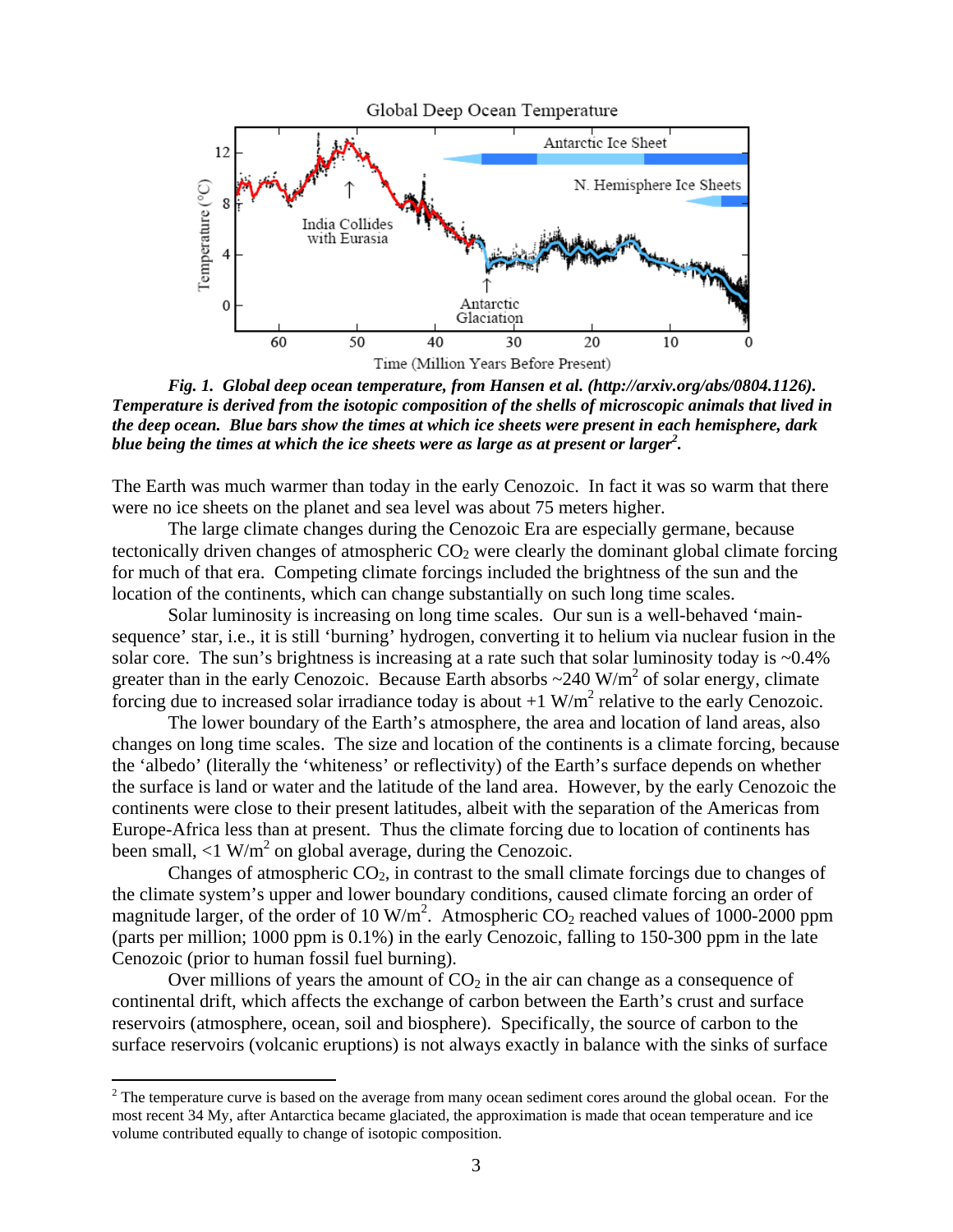carbon (weathering of rocks, which deposits carbonate sediments on the ocean floor, and burial of organic material, which may eventually form fossil fuels).

The imbalance of carbon sources and sinks (thus the change of atmospheric  $CO<sub>2</sub>$ ) depends upon plate tectonics (continental drift), because it is the rate of subduction of carbonaterich ocean crust beneath moving continental plates that determines the rate of volcanic emission of CO2. Also the rate of weathering (the primary long-term sink of surface carbon) is a function of the rate at which fresh rock is exposed by mountain building associated with plate tectonics.

Specifically, during the period 60 My BP (60 million years before present) to 50 My BP India was plowing north rapidly (20 cm per year) through the Tethys Ocean and in the process subducting carbonate-rich ocean crust, causing atmospheric  $CO<sub>2</sub>$  to increase. Global temperature peaked 50 My ago when India crashed into Asia. Available proxy measures of  $CO<sub>2</sub>$  indicate that atmospheric  $CO_2$  reached 1000-2000 ppm at that time. The Earth was at least 12 $\degree$ C warmer than today, there were no ice sheets on the planet, and sea level was about 75 meters higher.

With the collision of India and Asia the subduction source for  $CO<sub>2</sub>$  emissions declined, but the weathering sink increased as the Himalayas and Tibetan Plateau were pushed up. Thus the past 50 My have generally been a period of declining atmospheric  $CO<sub>2</sub>$  and a cooling planet.

 An important point to note is the rate of these natural processes. The typical imbalance between tectonic sources and sinks of atmospheric  $CO<sub>2</sub>$  is about one ten-thousandths of a ppm of atmospheric  $CO<sub>2</sub>$  per year. In one million years this would be a  $CO<sub>2</sub>$  change of 100 ppm, which would cause large climate change. This natural rate of change should be compared with the present human-made increase of atmospheric  $CO<sub>2</sub>$ , which is about 2 ppm per year.

 So, yes, it is clear that natural climate changes are huge over long time scales, encompassing even an ice free planet. But now the human-made rate of change of atmospheric  $CO<sub>2</sub>$  is ten thousand times larger than the natural rate that drove the huge climate changes. Humans are now in charge of atmospheric  $CO<sub>2</sub>$  amount and global climate, for better or worse.

 The single most pertinent number emerging from Cenozoic climate studies is the level of atmospheric  $CO<sub>2</sub>$  at which ice sheets began to form as the planet cooled during the past 50 million years. Our research suggests that this tipping point was at about 450 ppm of  $CO<sub>2</sub>$ (http://arxiv.org/abs/0804.1126 and http://arxiv.org/abs/0804.1135). The history of the Earth's climate shows that global ice cover is reversible, although climate inertia slows the response. If humanity is so foolish as to burn all fossil fuels, thus more than doubling atmospheric  $CO<sub>2</sub>$  from its pre-industrial level of 280 ppm, we will have set the planet on an inexorable course to an icefree state, with all the disasters that such a course must hold for man and beast.

*Natural Climate Changes over Millennia.* The large climate changes discussed above, occurring over millions of years, are usually slow, because they involve transfer of carbon between the Earth's crust and the surface reservoirs (atmosphere, ocean, soils, and biosphere). But graphs of global temperature (Fig. 1) also show, superposed on these large climate swings, more rapid and regular oscillations of temperature, the familiar glacial-interglacial oscillations that occur over tens and hundreds of thousands of years.

 The large glacial-interglacial climate swings are synchronous with and instigated by small changes of the Earth's orbit<sup>3</sup>. The orbital changes alter the seasonal and geographical distribution of sunlight on Earth. The effect of insolation variations is magnified by two strong feedback mechanisms. First, seasonal insolation changes can cause melting or buildup of high

1

 $3$  Changes of the Earth's orbit are the eccentricity of the orbit, the day of year at which the Earth is closest to the sun, and the tilt of the spin axis relative to the plane of the orbit. These orbital elements fluctuate due to gravitational tugs of Jupiter, Saturn and Venus as they alternately move closer or farther from the Earth. The orbital perturbations have negligible effect on the amount of solar energy falling on the Earth averaged over the year and planet.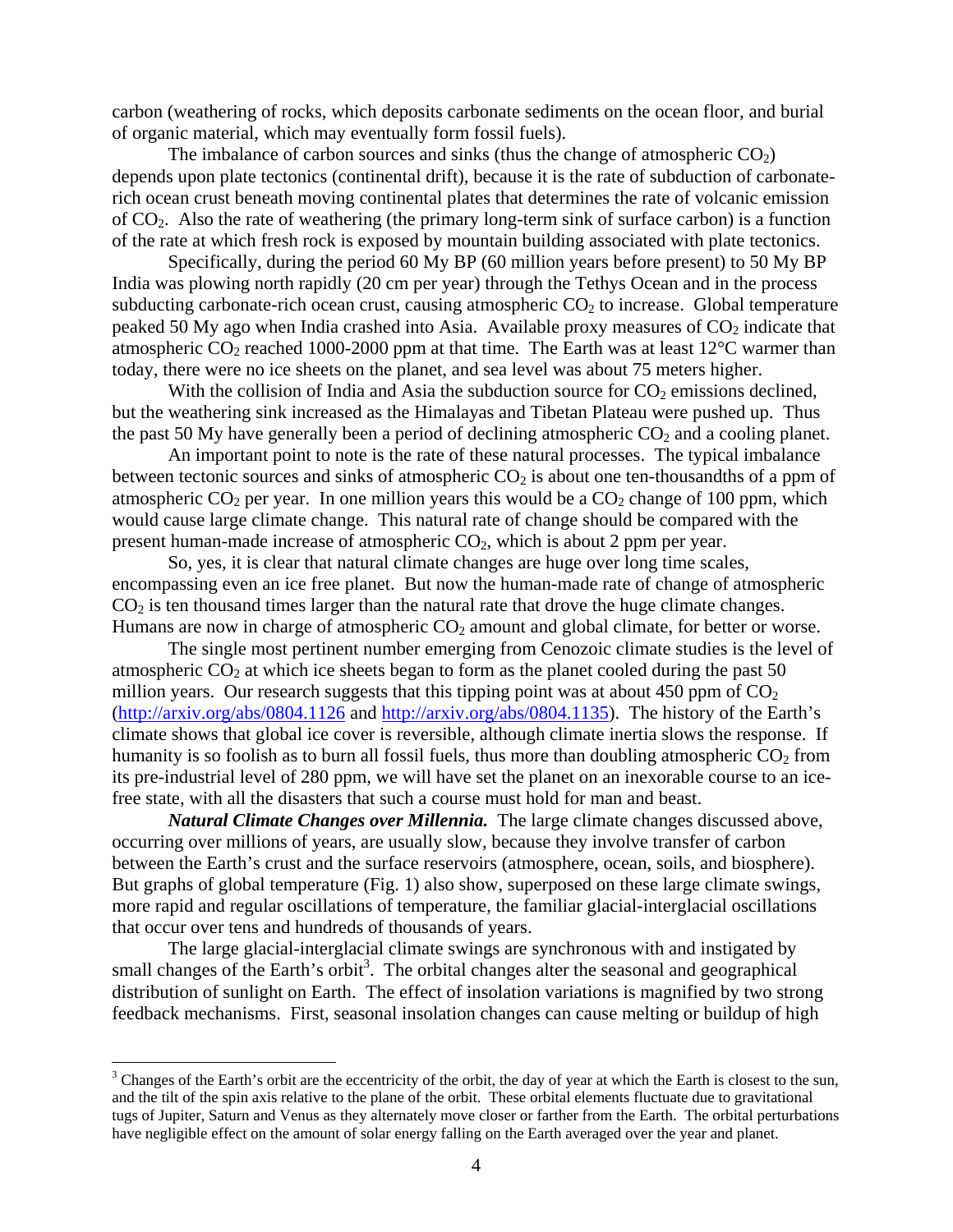

*Figure 2. (A) CO<sub>2</sub>, CH<sub>4</sub> and sea level for the past 800 ky, (B) climate forcings due to changes of GHGs and ice sheet area, the latter inferred from sea level change, (C) calculated global temperature change for a climate sensitivity 3/4°C per W/m<sup>2</sup> compared with temperatures obtained from an Antarctic ice core and global ocean sediment cores. Polar surface temperature change is about twice global temperature change as a result of feedbacks that amplify high latitude change; deep ocean temperature change is less than the surface temperature change, because Pleistocene deep ocean temperature change is limited by the freezing point (*http://arxiv.org/abs/0804.1126*).* 

latitude ice sheets, bringing into play the powerful ice-albedo feedback. Second, when the planet warms (cools) the ocean, soil and biosphere release (absorb)  $CO<sub>2</sub>$ ,  $CH<sub>4</sub>$  and N<sub>2</sub>O, these GHGs providing another powerful amplifying feedback<sup>4</sup>. Glacial-interglacial changes of ice sheet size and  $CO<sub>2</sub>$  amount are large (of order 100 meters of sea level and 100 ppm of  $CO<sub>2</sub>$ ) and practically coincident (Fig. 2A).

 The direct forcing due to orbit changes is negligible, the annual mean perturbation of the Earth's energy balance never exceeding  $0.2$  W/m<sup>2</sup> averaged over the planet. But the ice-albedo and GHG feedbacks each cause (approximately equal) perturbations of several  $W/m^2$  (Fig. 2B). Together these two feedbacks fully account for the global temperature swings from glacial to interglacial conditions (Fig. 2C), with a climate sensitivity of  $3/4^{\circ}$ C per W/m<sup>2</sup> of forcing, or  $3^{\circ}$ C

 $^{4}$  CO<sub>2</sub> provides most of the GHG feedback. CO<sub>2</sub> is released by the ocean as the climate warms because of the temperature dependence of  $CO<sub>2</sub>$  solubility and increased ocean mixing in a warmer climate, which flushes out deep  $\alpha$  cean CO<sub>2</sub> and alters ocean biological productivity.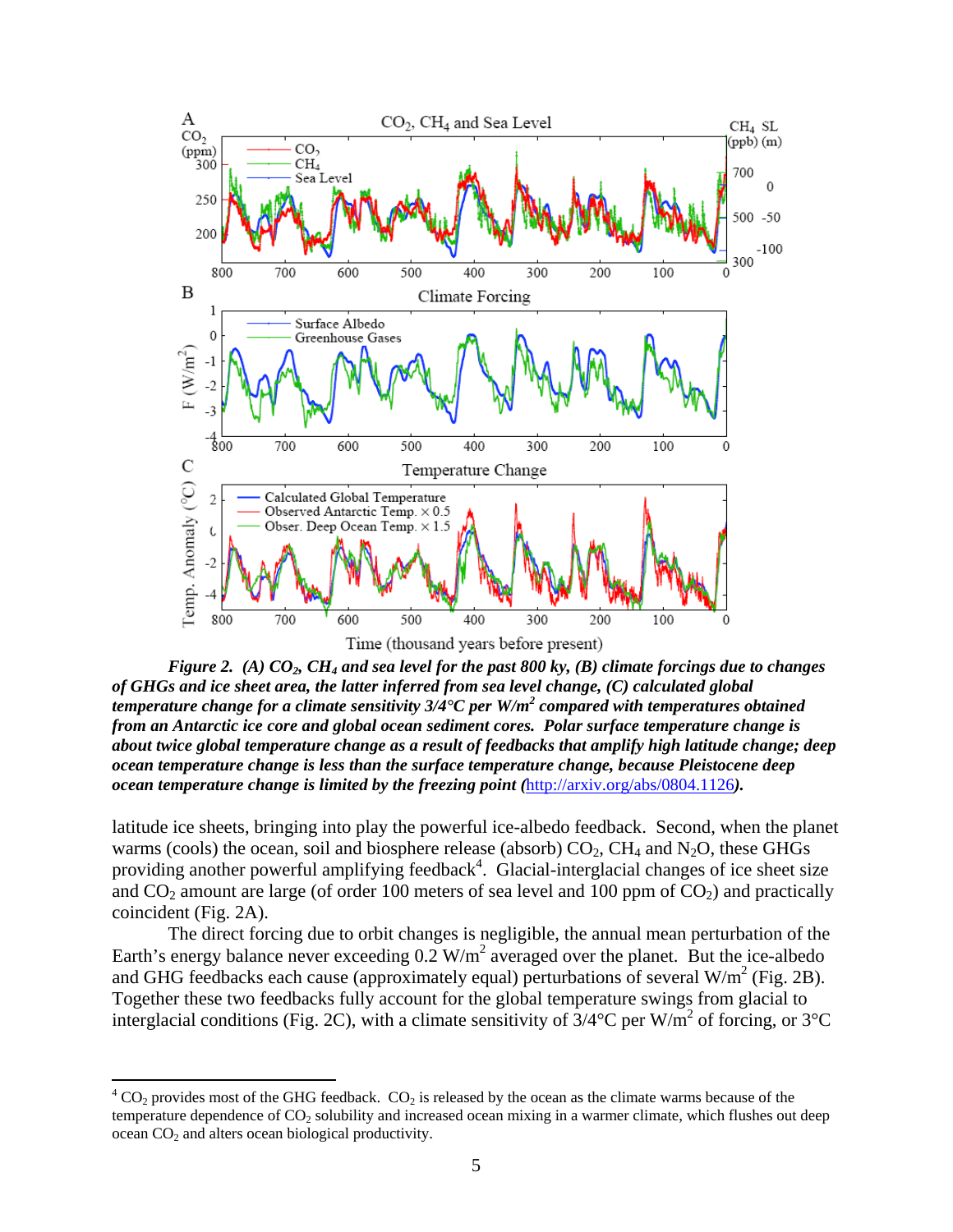for doubled  $CO<sub>2</sub>$  forcing. This empirical climate sensitivity confirms the climate sensitivity estimated by most climate models<sup>5</sup>.

 Close examination of glacial-interglacial data reveals that temperature change usually leads the GHG change. This is as expected, because the GHG change is a feedback to the temperature change. The average lag is a few hundred years, the time required for  $CO<sub>2</sub>$ , which is the dominant GHG feedback, to be flushed from surface reservoirs, mainly from the ocean<sup>4</sup>.

 Despite longstanding knowledge that GHGs changes are a feedback amplifying glacialinterglacial global temperature change, and thus GHG changes necessarily lag temperature change, global warming 'contrarians' point to this lag as proof that GHGs are not an important cause of climate change! This deception, whether a product of ineptitude or slyness, serves to confuse the public or at least make it appear that there is an argument among theorists.

 Natural climate changes on millennial time scales are instigated by Earth orbital changes, but the mechanisms causing planetary energy imbalance and global temperature change are the ice-albedo and GHG feedbacks. Both mechanisms are now under control of humans: GHGs have increased far above levels that existed during the past few million years and ice sheets are disintegrating in both hemispheres. Humans will determine future climate change.

But shouldn't Earth now, or at some point, be headed into the next ice age? No. Another ice age will not occur, unless humans go extinct. Orbital conditions now are, indeed, conducive (albeit weakly<sup>6</sup>) to initiation of ice sheet growth in the Northern Hemisphere But only a small amount of human-made GHGs are needed to overwhelm any natural tendency toward cooling. The long lifetime of human-made  $CO<sub>2</sub>$  perturbations assures that no human generation that we can imagine will need to be concerned about global cooling. Even after fossil fuel use ceases and its effect is drained from the system an ice age could be averted by chlorofluorocarbons (CFCs) produced in a single CFC factory. It is a trivial task for humanity to avert an ice age.

#### **3. Implications of Climate Change**

<u>.</u>

 Potential consequences of global warming, should fossil fuel use continue unchecked, are enormous. I begin with two impacts that are irreversible on time scales of interest to humanity: (1) sea level rise due to ice sheet disintegration, and (2) extermination of species. Some regional impacts of fossil fuel burning, discussed below, are happening faster, are more obvious today, and also strongly affect life, limb, property, and quality of living.

Yet sea level rise and species extinction illuminate best the generational inequity of present policies and actions of governments, utilities, and the fossil fuel industry. This inequity is the source of consternation for young people and others concerned about the future of young people and the unborn, and the future of the Earth and life on the planet.

 $<sup>5</sup>$  This empirical sensitivity, as opposed to the model result, has the advantage that it surely includes all physical</sup> mechanisms, because it is based on real world data. Note that this empirical sensitivity does not include the slow amplifying feedbacks that occur on times scales of centuries as ice sheets melt, forests migrate, and GHGs are released by the soil or ocean, because the surface albedo and GHG amounts were treated as specified boundary conditions in evaluating the empirical climate sensitivity.

<sup>&</sup>lt;sup>6</sup> The eccentricity of the Earth's orbit is unusually small now, i.e., the orbit is very close to being circular. Thus orbital perturbations of seasonal insolation are smaller than in cases when the orbit is more elliptical. Because of the small ellipticity of the orbit it is possible that, absent humans, the current interglacial period may have lasted 30-40 ky, analogous to the interglacial period about 400 ky ago, rather than having the more common duration of 10-20 ky. That question is now rhetorical and moot, as humans have taken over the carbon cycle and determination of atmospheric GHG amounts.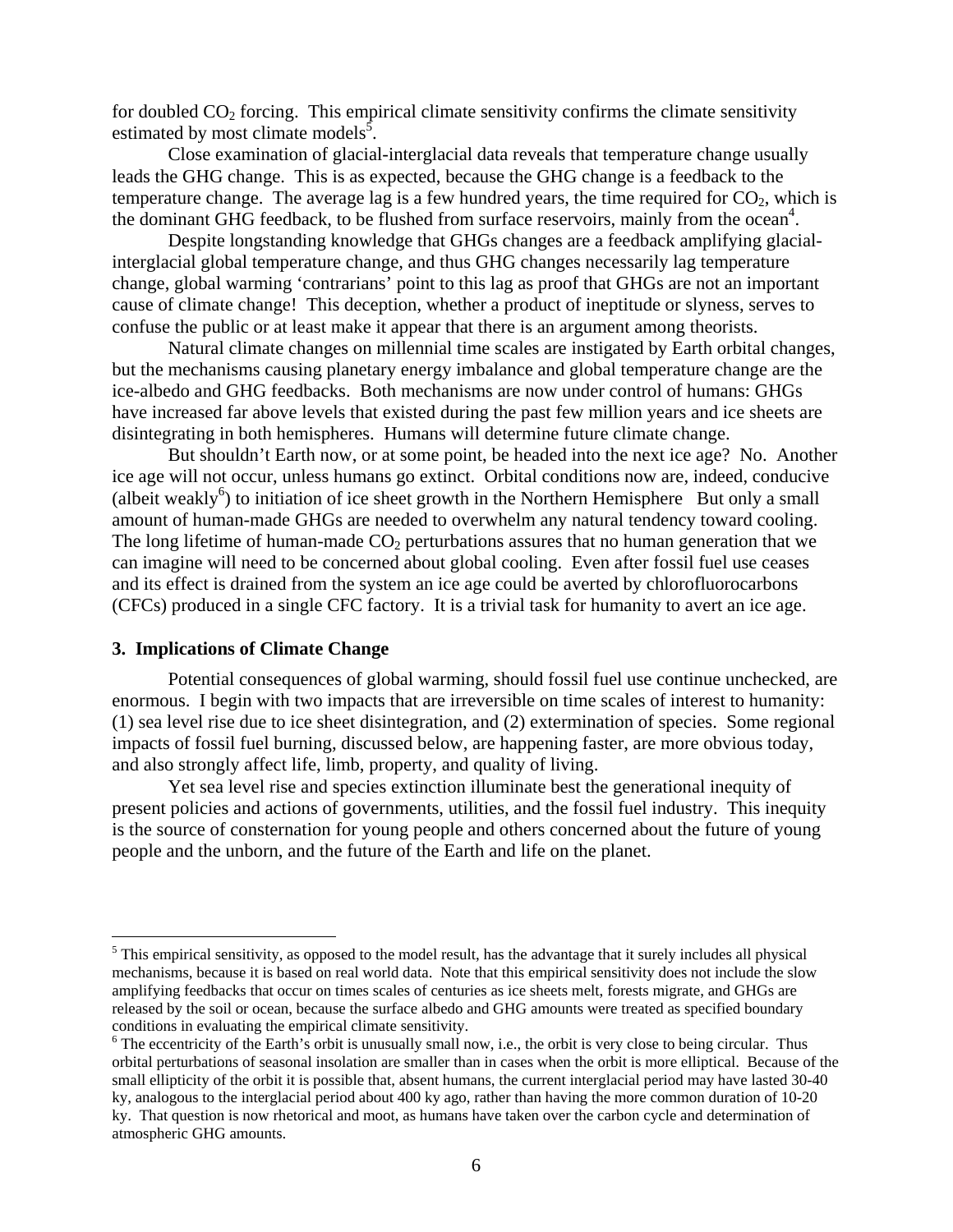

*Fig. 3. Dark and light blue areas show regions that will be inundated with sea level rise of 6 and 25 meters, respectively. The last time sea level was 25 meters higher was in the Pliocene, about 3 million years ago, when the deep ocean was about 1°C warmer than today (Fig. 1); global surface temperature exceeded deep ocean temperature change in this period, but by less than a factor of two. .* 

*Tipping points.* Present rates of sea level rise and species extinction are already rapid compared to rates of change in recent millennia. However, there is special danger posed by the 'non-linear' nature of some physical and biological processes, a danger that is described as 'tipping points' of the climate and life systems<sup>7</sup>.

A tipping point in the climate system occurs when there are large, ready positive (amplifying) feedbacks, such as Arctic sea ice, West Antarctic and Greenland ice sheets, and frozen methane hydrates. These feedbacks can partner with the inertia of the oceans and ice sheets to create a situation in which the warming 'in the pipeline', due to human-made GHGs already in the air, can carry climate to large rapid changes without any additional forcing.

Biological systems, too, have tipping points, because the interdependency of species means that habitat disturbance and species loss can reach a point that causes ecosystem collapse<sup>8</sup>.

The Earth's history reveals numerous cases in which sea level rose rapidly, at a rate of several meters per century, and also cases of mass extinctions in which more than half the species on the planet went extinct in conjunction with global warming of several degrees.

*Sea level rise.* Sea level is now increasing at a rate of about 3 cm per decade or about one-third of a meter per century. This rate of sea level rise is about twice as large as the rate in the twentieth century<sup>9</sup>. At this rate, sea level changes will lead to salt water intrusion into fresh water aquifers and increase the damage of storm surges.

<sup>&</sup>lt;sup>7</sup> "Tipping Point: Perspective of a Climatologist": http://pubs.giss.nasa.gov/docs/2008/2008\_Hansen\_1.pdf  ${}^{8}$  C Permasan. "Feelectional and avalutionary respects to regart elimete abangs". Annual Bayjaw of Feelect

<sup>&</sup>lt;sup>8</sup> C. Parmesan, "Ecological and evolutionary response to recent climate change", Annual Review of Ecology and Evolution of Systems 37, 637-669, 2006.

<sup>&</sup>lt;sup>9</sup> IPCC 2007, Climate Change 2007: The Physical Basis, http://www.ipcc.ch/SPM2feb07.pdf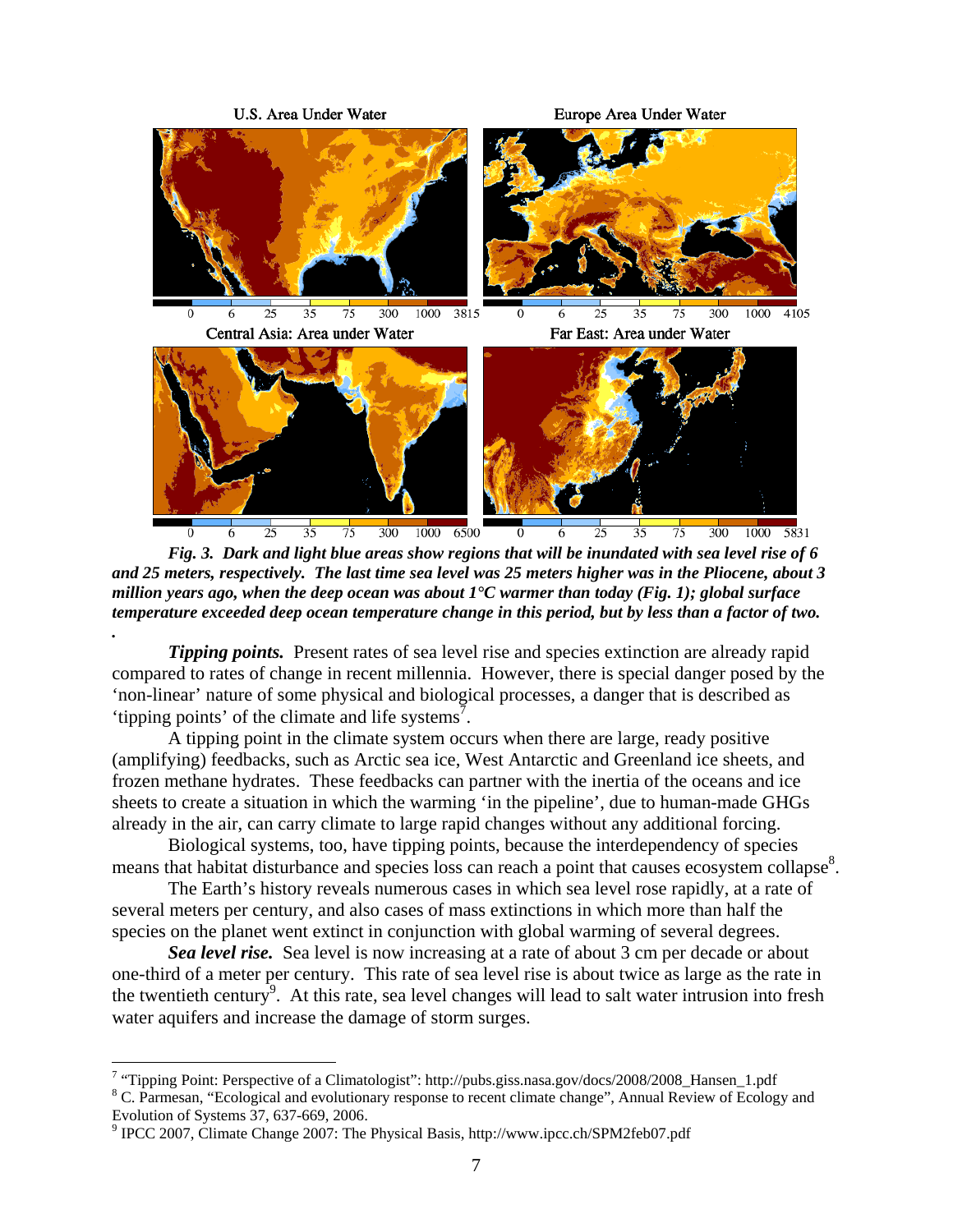The main concern about sea level, however, is the likelihood that continued global warming could lead to ice sheet disintegration and much greater sea level increase. The prior interglacial period was warmer than the current one by at most 1°C on global average, yet sea level was as much as 4-6 meters higher. The last time that global surface temperature was as much as 2°C warmer than now was in the Pliocene, 3-5 million years ago, when sea level was about 25 meters higher. If all fossil fuels were burned, more than doubling the amount of  $CO<sub>2</sub>$  in the air, the eventual global warming would be expected to exceed  $3^{\circ}C$ , possibly leading to an ice-free planet, as in the early Cenozoic (Fig. 1), with sea level about 75 meters higher.

The greatest scientific uncertainty concerns the time required for the ice sheets to respond to global warming. Estimates for  $21<sup>st</sup>$  century sea level rise (about a quarter to half a meter) by the Intergovernmental Panel on Climate Change (IPCC)<sup>9</sup> excluded any possible contribution from disintegration of the Antarctic and Greenland ice sheets, perhaps leaving the impression that they believed there would be little ice sheet response in a century.

Regardless of their intention, accumulating evidence from both the Earth's history and current events occurring on the ice sheets and in the oceans bordering the ice sheets, provide strong evidence that continued global warming is likely to initiate substantial ice sheet response. This evidence is a cause of great concern among glaciologists, even though there are several reasons for 'scientific reticence'<sup>10</sup> to sound an alarm about a matter that is inherently difficult to predict because of its non-linear character.

What we can say is that when ice sheets have gone unstable in the past sea level rise at rates as large as 3-5 meters per century have occurred, indeed, such rates have occurred in conjunction with climate forcings much smaller than the expected human-made business-asusual climate forcing of the  $21<sup>st</sup>$  century. We can also say that there is evidence of accelerating activity on and around the ice sheets. Marine ice shelves that buttress the West Antarctic ice sheet are melting at rates of several meters per year. Summer surface melt on the ice sheets is increasing in area and moving higher up the ice sheets. Both Greenland and West Antarctica now have net annual mass losses exceeding 100 cubic kilometers of ice.

My opinion $11$  is that IPCC business-as-usual climate forcing scenarios are so huge and unprecedented that sea level rise of at least 1-2 meters within century, with more unavoidably in the pipeline, would be practically a dead certainty. A measure of the range of scientific assessments can be garnered from the response elicited from one of the principal IPCC authors to my statement "…if these IPCC projected rates of sea level rise (excluding ice sheet contributions) are taken as predictions of actual sea level rise, as they have been by the public, they suggest that the ice sheets can miraculously survive a business-as-usual climate forcing assault for a period of the order of a millennium or longer"<sup>10</sup> – his response being strong denial that they believed the ice sheets could survive a millennium.

So estimates of the time required for a large ice sheet response seem to range only from a century or less to a few centuries. Thus the issue is only whether disastrous consequences will be visited upon our children or their descendants. Once ice sheet disintegration is underway it can proceed under its own momentum and is unstoppable – we cannot tie a rope around or build a wall around a disintegrating behemoth ice sheet.

*Species extermination.* Plants and animals are accustomed to climate fluctuations. What has changed recently is the steady global warming, at a rate of about 0.2°C per decade, which has brought global temperature close to the peak level of the current interglacial period. This trend is shifting climate zones and isotherms (lines of a given average temperature) poleward, at a rate of

<sup>&</sup>lt;sup>10</sup> 'Scientific reticence and sea level rise' http://pubs.giss.nasa.gov/docs/2007/2007\_Hansen.pdf <sup>11</sup> 'A slippery slope: how much warming is dangerous?' http://pubs.giss.nasa.gov/docs/2005/2005\_Hansen.pdf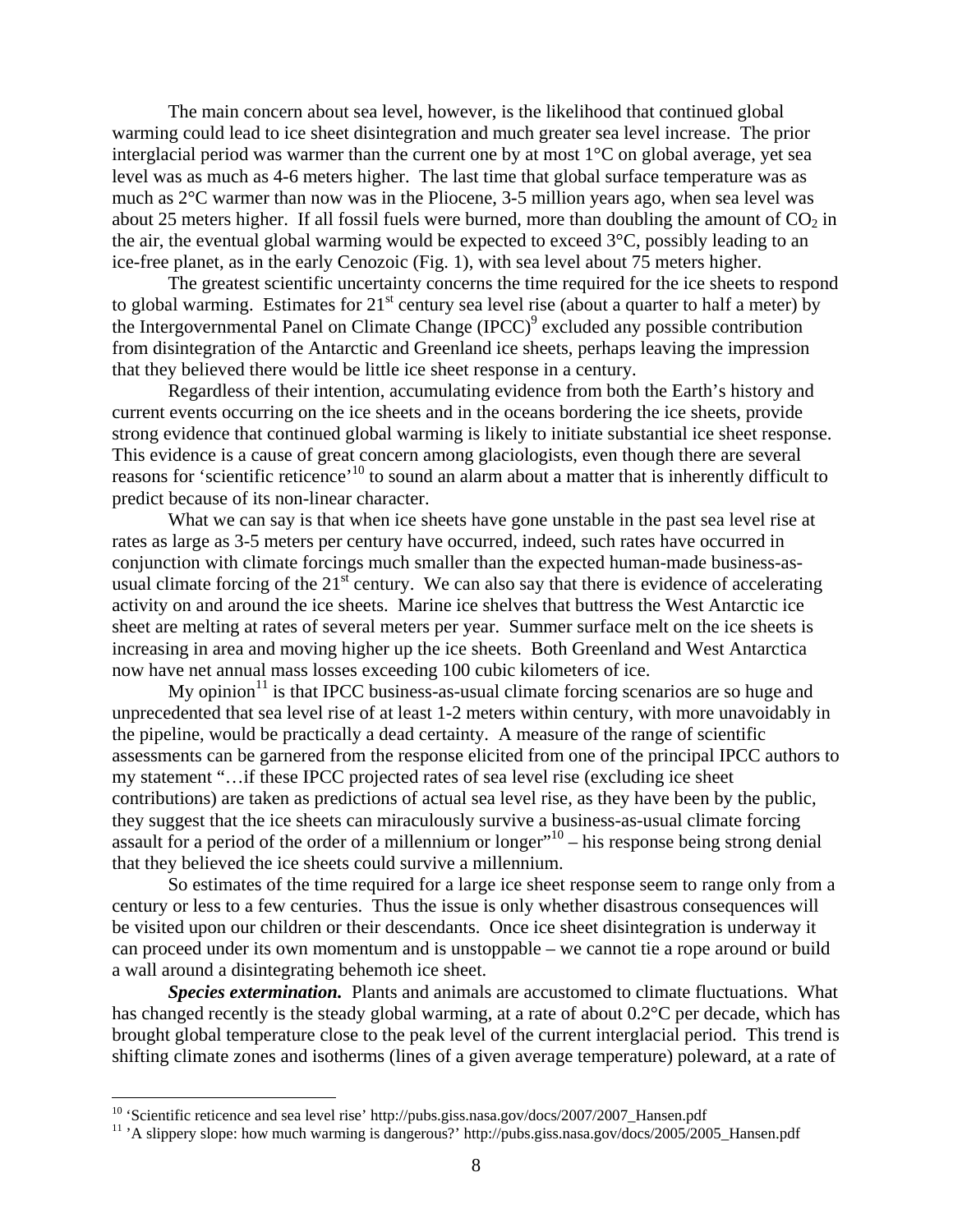about 50-60 kilometers per decade, and upward. Given that the strong warming trend is only about 30 years, so far, it has not yet had a big impact on species extinction. However, businessas-usual scenarios would have this warming rate continuing through the century and even increasing in its rate.

 Such a business-as-usual scenario surely would lead to a great increase of extinctions and the possibility of ecosystem collapse. The Earth's history shows that past global warmings of several degrees caused mass extinctions of more than half the species on the planet, even though the natural climate changes were generally slower than the human-made change. Of course new species came into being over paleoclimate time scales, but mass extinctions now would leave our descendants with a much more desolate planet for as many generations as we can imagine.

*Regional climate impacts.* Global warming causes intensification of both extremes of the hydrologic cycle. On the one hand, stronger heat waves, droughts and forest fires, are associated with the generally higher temperature. On the other hand, because a warmer atmosphere holds more water vapor, there will be heavier rains and greater floods. Stronger storms fueled by latent heat, including thunderstorms, tropical storms and tornados will be experienced in a warmer world.

Theory and models indicate that subtropical regions expand poleward with global warming<sup>12</sup>. Data reveal a 4-degree latitudinal shift already<sup>13</sup>, larger than model predictions, yielding increased aridity in southern United States $14$ , the Mediterranean region, Australia and parts of Africa. Impacts of this climate shift<sup>15</sup> are already substantial on the world's poor as well as in developed countries.

Mountain glaciers are in near-global retreat<sup>16</sup>. After a flush of fresh water, glacier loss foretells long summers and autumns of frequently dry rivers, including rivers originating in the Himalayas, Andes and Rocky Mountains that now supply water to hundreds of millions of people. If business-as-usual fossil fuel use continues, most mountain glaciers of the world will be lost within 50 years.

 Regional climate change and shifting climate zones will be a general problem, because civilization and life on the planet are adapted to climate zones of the Holocene. If business-asusual continues, with most fossil fuels burned this century, the rate of climate change is likely to be unprecedented with consequences that are difficult to forecast in detail.



*Fig. 4. Left: fossil fuel emissions versus time. Right: proportions of fossil fuel emissions in 2007 (a) and integrated emissions (b). Climate change is proportional to integrated emissions*<sup>18</sup>.

<sup>&</sup>lt;sup>12</sup> I.M. Held & B.J. Soden, J. Climate, 19, 5686-5699, 2006.

<sup>13</sup> D.J. Seidel & W.J. Randel, J. Geophys. Res., 111, D21101, 2006.

<sup>14</sup> T.P. Barnett et al., Science, 319, 1080-1083, 2008; B.G. Levi, Phys. Today, April 16-18, 2008.

<sup>&</sup>lt;sup>15</sup> IPCC Climate Impacts volume, ed. M. Parry et al., Cambridge Univ. Press, New York, 2007. <sup>16</sup> T.P. Barnett et al., Nature, 438, 303-309, 2005.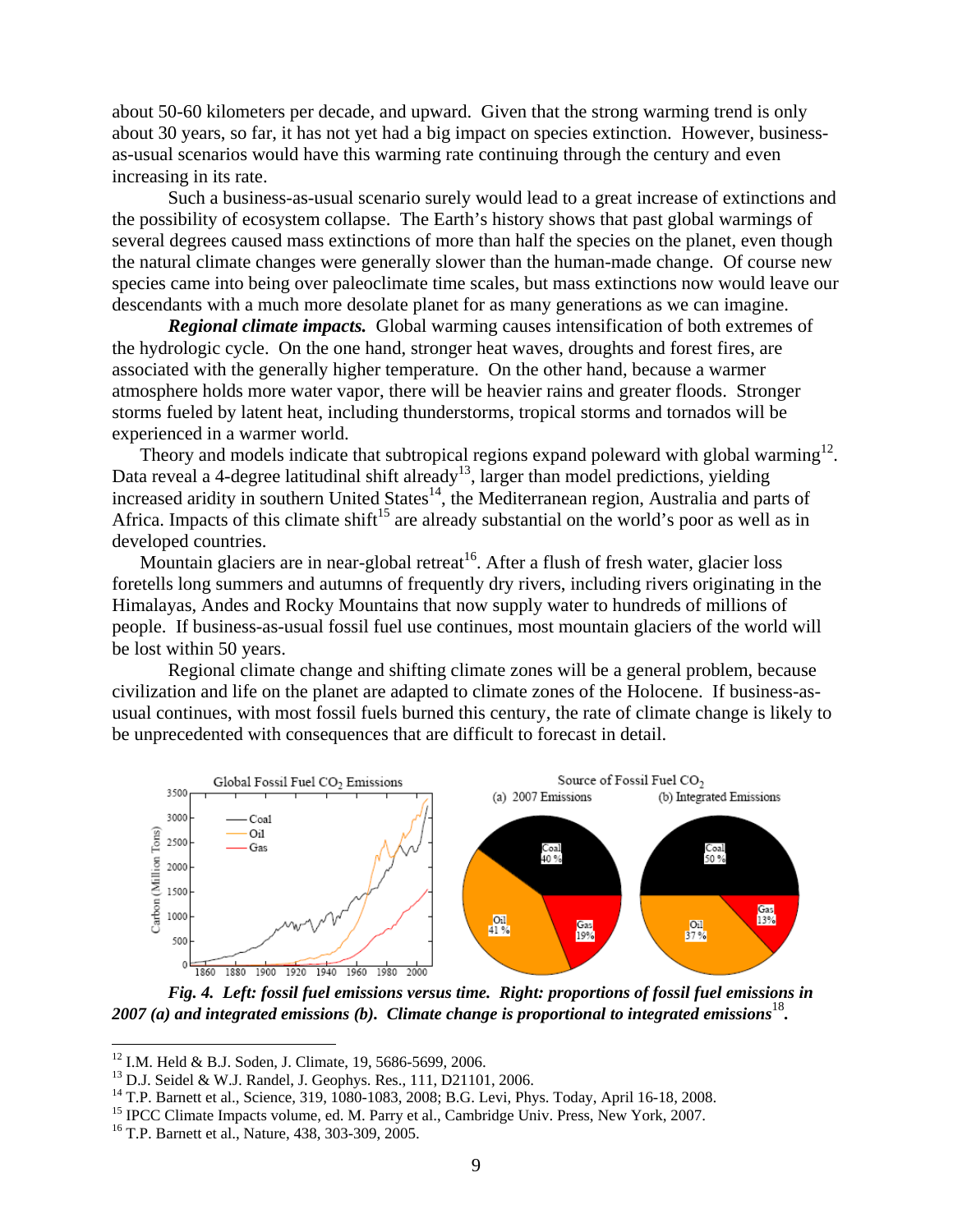#### **4. Coal's Contribution to Climate Change**

Coal was almost the only source of fossil fuel  $CO<sub>2</sub>$  emissions until about 1920 (Fig. 4, left side).  $CO<sub>2</sub>$  emissions from oil accelerated rapidly after WW II, passing coal emissions in the early 1960s. Coal use accelerated in the past several years, and by 2007 global  $CO<sub>2</sub>$  emissions from coal (40%) had almost caught those of oil (41%), with gas at 19%. Given evidence that the world is approaching peak oil production, and the fact that recoverable resources of coal are much larger than those for oil, coal will surely become the dominant source of future atmospheric  $CO<sub>2</sub>$ , unless a conscious decision is made to limit emissions from coal.

 Coal, specifically prompt phase-out of coal emissions, is the one critical element in solution of the global warming problem, in preservation of a planet resembling the one on which civilization developed. That fact is clear, if one accepts two facts that are difficult to contradict: (1) coal has the largest reservoir of carbon among the fossil fuels, as summarized by the bar graph in Fig. 5, and (2) the readily available reserves of oil and gas will be exploited and most of their  $CO<sub>2</sub>$ , which mainly comes out of tailpipes, will not be captured. It does not matter much how rapidly the oil and gas are used because of the long lifetime of emitted  $CO<sub>2</sub>$ , much of which remains in the air more than 1000 years.

Purple areas in Fig. 5a are emissions to date; reserves (blue) are uncertain. Expert opinion suggests that we are now close to "peak oil" production, which implies that about half of the oil has been used already. Thus reserve estimates labeled IPCC probably are more realistic than those of EIA, the latter including large estimates for undiscovered reserves. There are uncertainties in coal reserves as well, but it is known that there is sufficient coal to get  $CO<sub>2</sub>$  to 500 ppm and higher, well into the dangerous level of atmospheric  $CO<sub>2</sub>$ .

#### **5. Urgency of Taking Action**

 $\overline{a}$ 

It will be necessary to return atmospheric  $CO<sub>2</sub>$  to 350 ppm or lower on a time scale of decades, not centuries, if we hope to avoid destabilization of the ice sheets, minimize species extinctions, and halt and reverse the many regional climate trends discussed above<sup>17</sup>. There is just barely still time to accomplish that, but it requires an immediate moratorium on new coalfired power plants that do not capture and sequester  $CO<sub>2</sub>$  and a phase out of existing coal plants over the next 20 years.



*Fig. 5. (a) carbon sources, and (b) CO<sub>2</sub> scenarios if coal emissions are phased out linearly over 2010-2030 period; return below 350 ppm can be hastened via reforestation and carbon sequestration in soil, and further via capture of*  $CO<sub>2</sub>$  *at gas-fired power plants.* 

<sup>&</sup>lt;sup>17</sup> 'Target atmospheric CO<sub>2</sub>: Where should humanity aim?' http://arxiv.org/abs/0804.1126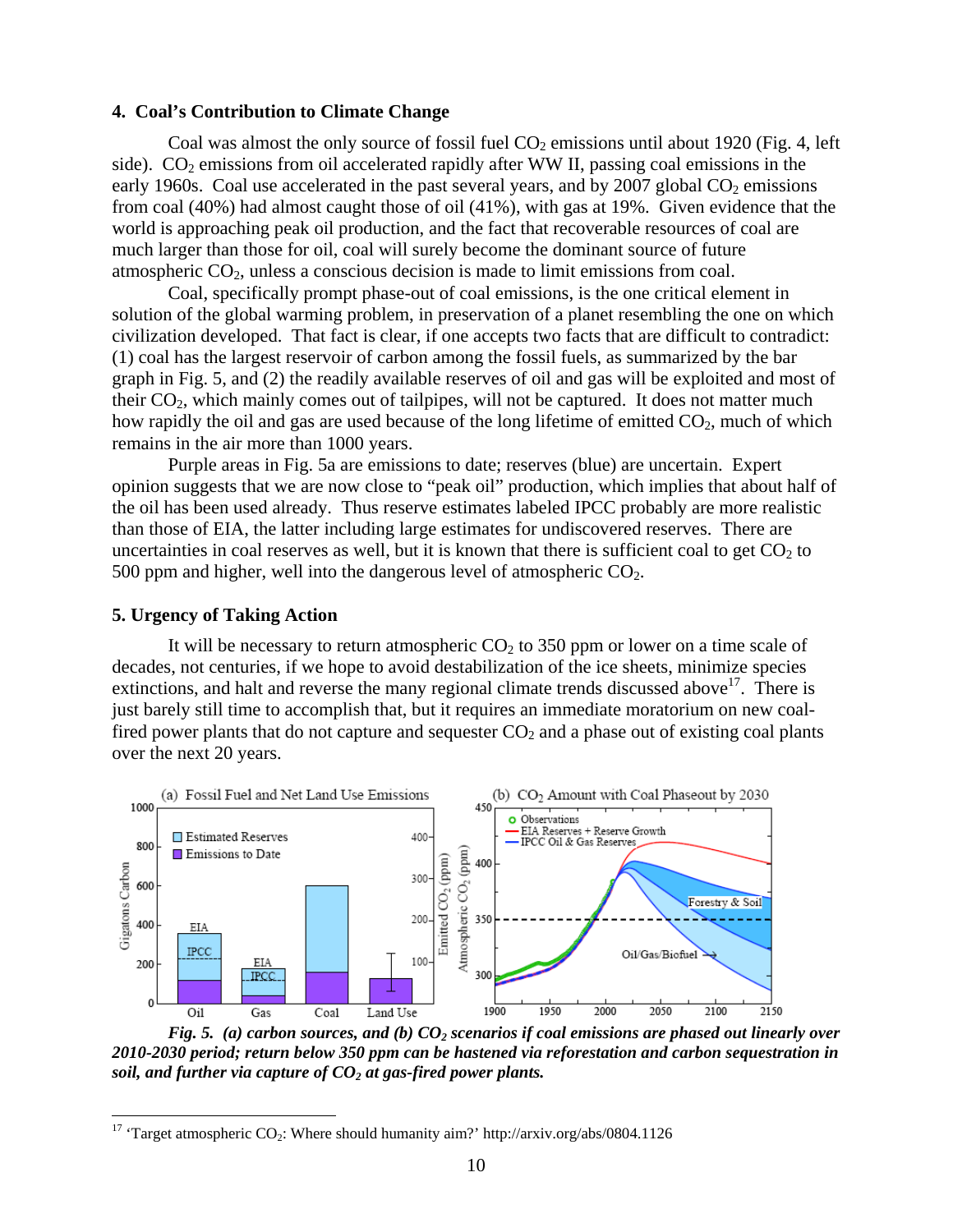Fig. 5b shows that if coal  $CO<sub>2</sub>$  emissions were phased out over 2010-2030, atmospheric  $CO<sub>2</sub>$  would peak at 400-425 ppm. In that case it would just be feasible to get atmospheric  $CO<sub>2</sub>$ back beneath 350 ppm via the carbon uptake potential of improved forestry and agricultural practices, which could draw down atmospheric  $CO<sub>2</sub>$  by as much as about 50 ppm. If it turns out that actual oil and gas reserves are toward the higher end of the estimated range, then it may be necessary to capture and sequester  $CO<sub>2</sub>$  at some of the gas-fired power plants, or to burn appropriate biofuels (not food crops) at power plants that capture and sequester  $CO<sub>2</sub>$ .

Such actions to correct modest overshoot of the safe atmospheric  $CO<sub>2</sub>$  level are feasible, under the assumption that the maximum  $CO<sub>2</sub>$  level is kept not too far from 400 ppm. That result is possible only if there is a prompt stoppage of construction of coal-fired power plants, which is the reason for the urgency of a moratorium on new coal-fired power plants.

If, instead, coal use continues to expand (as it is now, see below),  $CO<sub>2</sub>$  will be headed to the 500-600 ppm range, or higher if unconventional fossil fuels such as tar shale are developed. In this "Damn the consequences! Full speed ahead with all fossil fuels!" case (a.k.a., businessas-usual), we will hand our children a planet that has entered a long chaotic transient period with climate changes out of their control, as the planet heads inexorably toward an ice-free state.

A critical fact is the long lifetime of fossil fuel  $CO<sub>2</sub>$  emissions. Half of a fossil fuel  $CO<sub>2</sub>$ pulse disappears within 20-30 years, mostly into the ocean. However, much of the CO<sub>2</sub>, about one-fifth, is still in the air after 1000 years. Because of this long  $CO<sub>2</sub>$  lifetime, we cannot solve the climate problem by slowing down emissions by 20% or 50% or even 80%. It does not matter much whether the  $CO<sub>2</sub>$  is emitted this year, next year, or several years from now. Therefore, instead of a percent reduction in the rate of emissions, we must identify a portion of the fossil fuels that will be left in the ground, or captured upon emission and put back into the ground.

To summarize: the issue is how to keep maximum  $CO<sub>2</sub>$  close to 400 ppm, thus retaining the possibility to get  $CO<sub>2</sub>$  back below 350 ppm in a reasonable time, thus preserving life and a planet similar to the one on which civilization developed. Readily available oil (the big pools, being tapped already) surely will be used, and this oil- $CO<sub>2</sub>$  will end up in the air, because it is used in vehicles, where  $CO<sub>2</sub>$  cannot be captured. To argue otherwise requires asserting that Russia, Middle East countries, and others will be willing to leave their oil in the ground.



*Fig. 6. Per capita (today's population) fossil fuel CO<sub>2</sub> emissions by the eight countries with largest 2007 emissions (a) and largest 1751-2007 cumulative emissions (b), with the countries ranked in order of emissions. Data sources: CDIAC (Carbon Dioxide Information Analysis Center) and BP (British Petroleum).*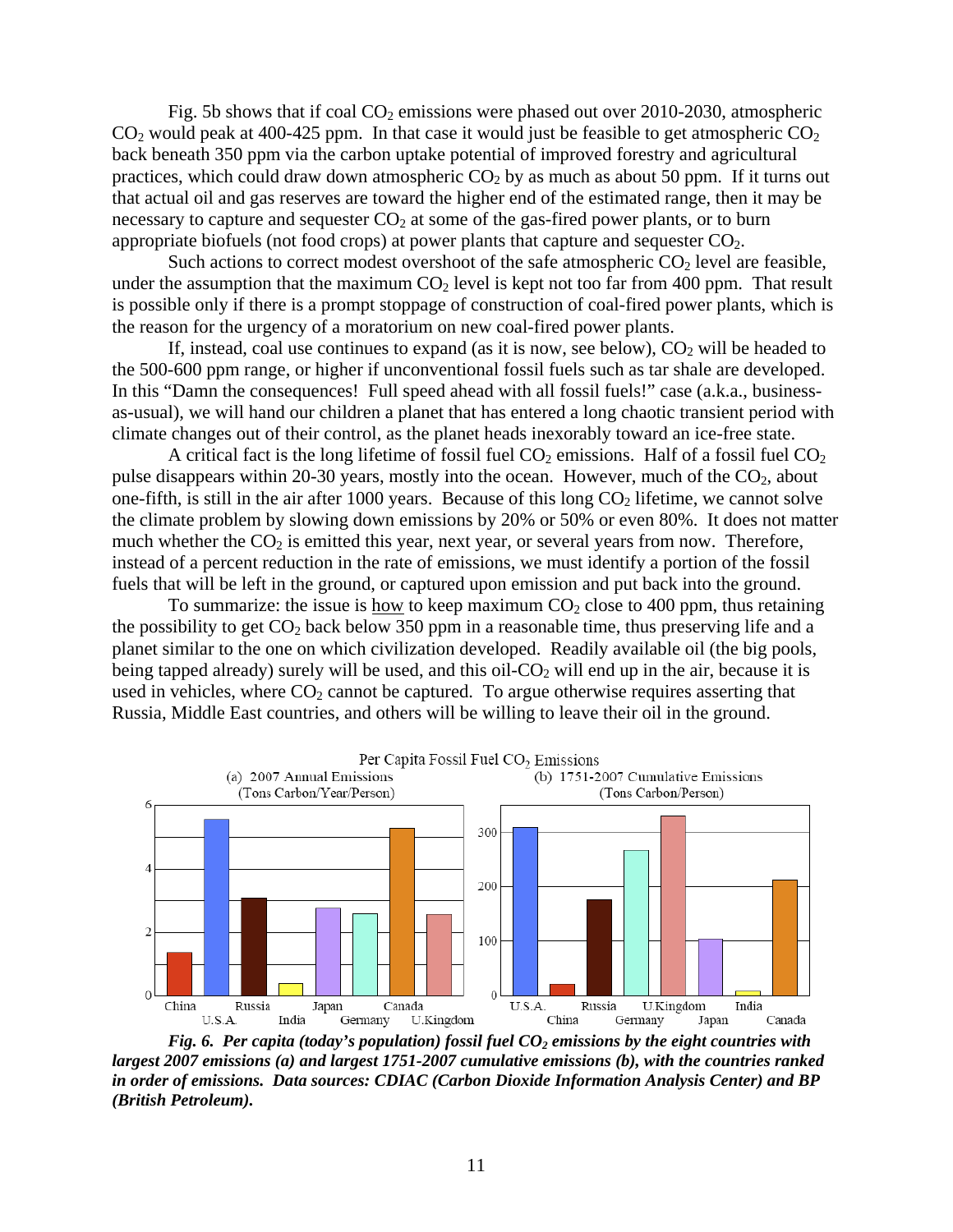### **6. Implications**

 Why is this power plant in the UK so important, when China and India are building a large number of power plants? The answer is provided by data on the history of fossil fuel emissions, and logical inferences therefrom.

 Per capita emissions in the UK today are about twice those of China (Fig. 6a). However, the climate change induced by these emissions is proportional to cumulative emissions<sup>18</sup>. As Fig. 6b shows, the UK, US and Germany, in that order, are the most responsible for today's climate change on a per capita basis. Their responsibility, on a per capita basis, exceeds that of China by more than a factor of 10, and that of India by more than a factor of 25.

 Yet China and India must be part of the solution of global warming. The black segments in the bar graphs of Fig. 7 are the portions of today's energy consumption derived from coal in the 20 countries with greatest energy use. And developing countries are not only large consumers of coal, their coal use is the most rapidly growing.

 Developed countries, being responsible for most greenhouse gases in the atmosphere today, have a clear obligation to find a course for themselves that has the potential of bringing developing countries into a solution. But what is the course being followed by developed countries? It is illustrated in Fig. 8, which shows fossil fuel  $CO<sub>2</sub>$  emissions versus time by fuel type for Japan, the U.S., Germany and the UK.



2007 Energy Consumption by Fuel (BP Data)

*Fig. 7. Energy consumption by fuel type in 2007, based on BP data.* 

<sup>&</sup>lt;sup>18</sup> "Dangerous human-made interference with climate":

http://pubs.giss.nasa.gov/docs/2007/2007\_Hansen\_etal\_1.pdf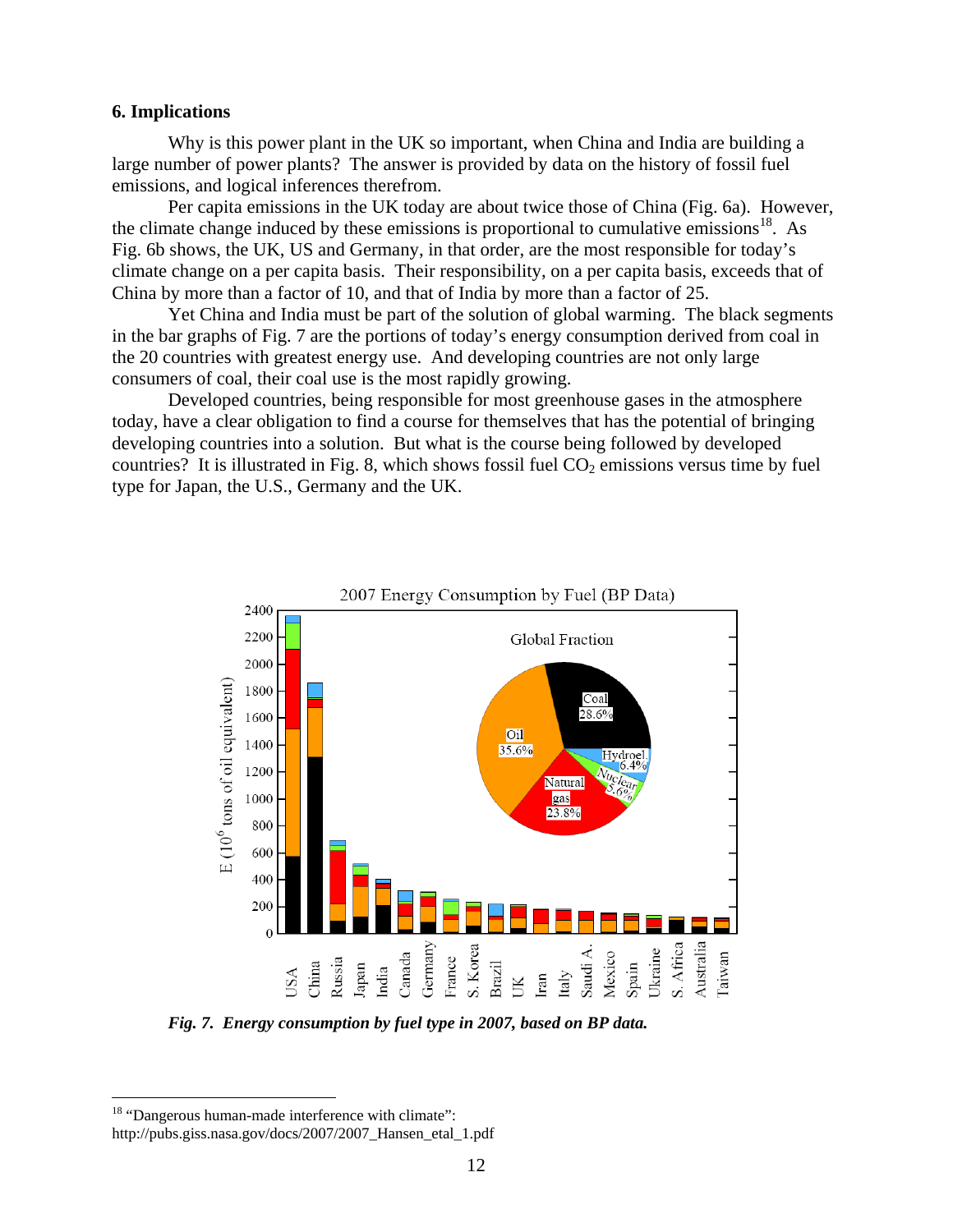

*Figure 8. CO<sub>2</sub> emissions by fossil fuel type in four countries. Note the different scales, emissions from the United States being several times larger than those of the other countries.*

In the second half of the  $20<sup>th</sup>$  century Germany and the UK achieved large reductions in coal use, in part by closing inefficient industrial uses in East Germany and with the help of North Sea gas. But in the  $21<sup>st</sup>$  century coal use is accelerating in all four countries. This is a prescription for planetary disaster. Can there be any hope of convincing China and India to turn away from coal if coal use is increasing in the West?